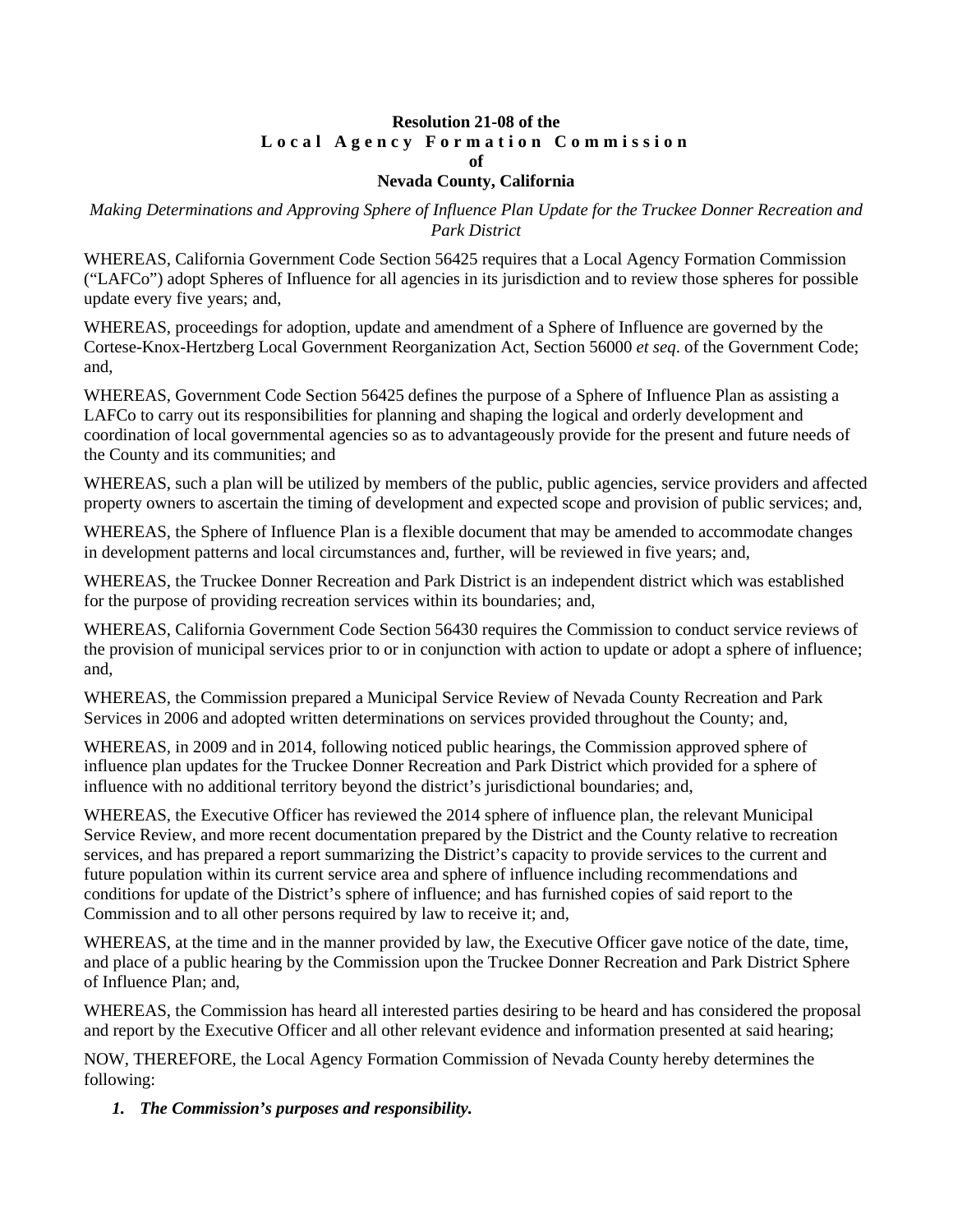The proposed update of the Sphere of Influence Plan for the Truckee Donner Recreation and Park District, including the conditions established herein, is consistent with the purposes and responsibility of the Commission for planning the logical and orderly development and coordination of local governmental agencies so as to advantageously provide for the present and future needs of the County and its communities.

## *2. Considerations specified in Government Code Section 56425 (e).*

The Commission has considered the documentation on file in this matter, including the Municipal Service Review listed above, the Sphere of Influence Plan report prepared by LAFCo staff, and various reports provided to the Commission as they relate to the following considerations stated in Government Code Section 56425(e):

#### *a. The present and planned land uses in the area, including agricultural and open space lands.*

Territory within the Truckee Donner Recreation and Park District is under the land use authority of the Town of Truckee, Nevada County and Placer County. The General Plans of each land use authority provide for a variety of land uses, including residential, commercial and industrial. The sphere of influence for the District includes no lands beyond the District's jurisdictional boundaries.

#### *b. The present and probable need for public facilities and services in the area.*

In addition to the recreation services provided by the District, the subject territory receives a variety of services from other agencies, including fire protection and emergency response, public safety, streets and traffic circulation, general government services, and water and wastewater services (some portions).

## *c. The present capacity of public facilities and adequacy of public services that the agency provides or is authorized to provide.*

The Sphere of Influence Plan report documents the District's capacity to meet current and projected demands.

*d. The existence of any social or economic communities of interest in the area if the Commission determines that they are relevant to the agency.*

Relevant communities of interest are discussed in the Sphere of Influence plan report. The District provides service to the entire Town of Truckee, the Martis Valley portion of unincorporated Placer County and the unincorporated communities of Kingvale, Soda Springs, Hirschdale and Floriston in Nevada County.

*e. For agencies that provide sewer, water or structural fire protection, the need of any disadvantaged unincorporated communities for those public facilities and services.*

The Truckee Donner Recreation and Park District does not provide any of the listed services.

## *3. Considerations specified in Government Code Section 56425(i).*

The Commission has considered the documentation on file in this matter submitted by the District and other interested agencies and individuals, as well as the Municipal Service Review and various staff reports provided to the Commission and has established the nature, location, and extent of the functions or classes of services provided by the District. The Truckee Donner Recreation and Park District operates under the provisions of the California Public Resources Code (Sections 5780, *et seq.*). The District provides the following recreation services as authorized under the provisions of the statute throughout its jurisdiction:

- a. Organization, promotion and conduct of community recreation programs
- b. Establishment and operation of systems of recreation and recreation facilities
- c. Acquisition, construction, improvement, maintenance and operation of recreation facilities.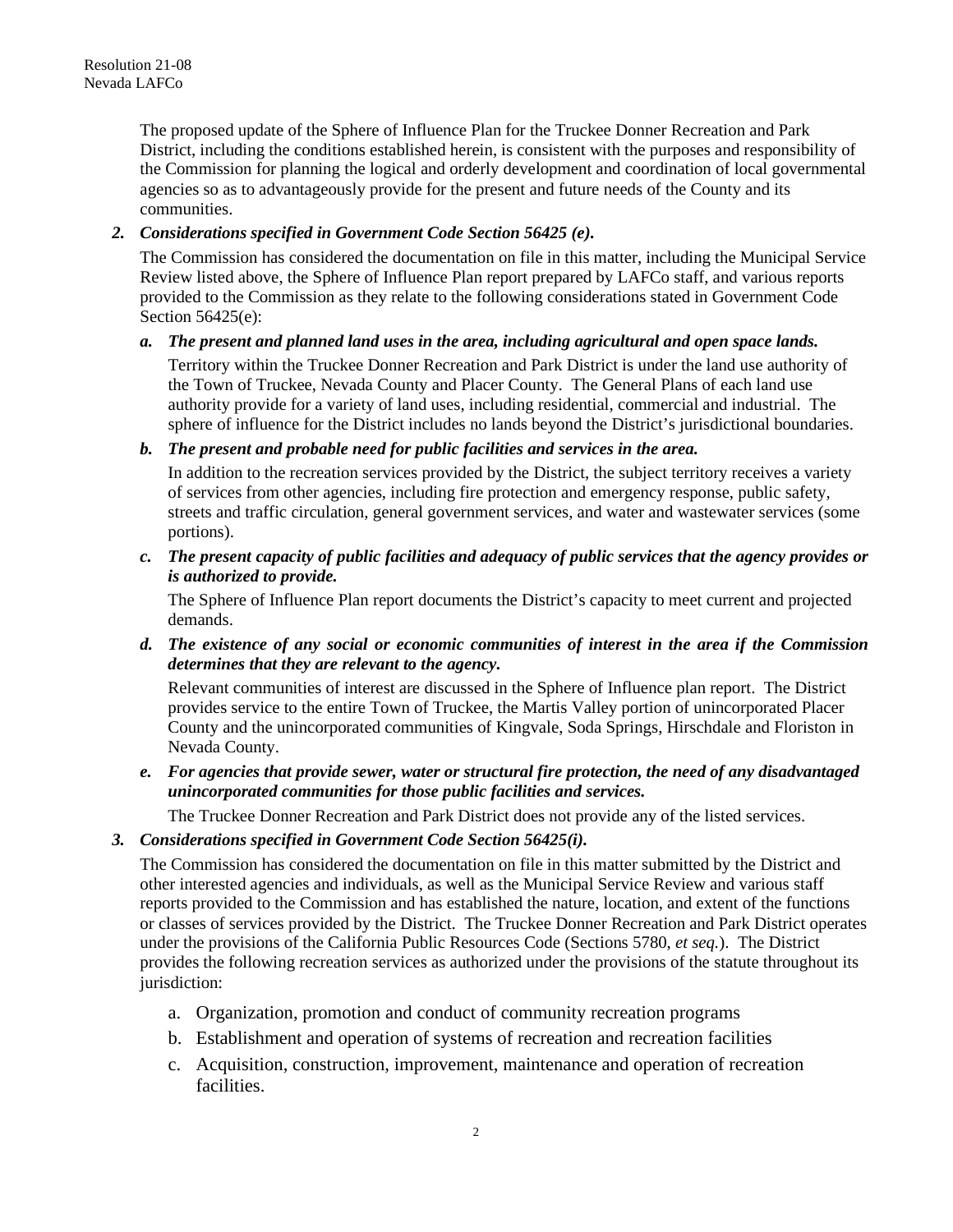Resolution 21-08 Nevada LAFCo

NOW, THEREFORE, the Local Agency Formation Commission of Nevada County also makes the following findings and determinations:

- 1. The Commission finds that the update of the Sphere of Influence Plan for the Truckee Donner Recreation and Park District is consistent with the land use designations of the applicable land use authorities and with the Spheres of Influence of other service providers in the area.
- 2. The Commission, as Lead Agency for the purposes of the California Environmental Quality Act (CEQA), hereby determines that the update of the District's Sphere of Influence Plan will have no foreseeable environmental impacts and is therefore exempt from the California Environmental Quality Act (CEQA) under the provisions established by Section 15061 (b)(3) of the State CEQA Guidelines; and the Commission's determinations supporting CEQA's Common Sense Exemption are as follows:
	- The sphere of influence is coterminous with the District's boundary and service area, and no change to  $\bullet$ this status is contemplated.
	- The District's service capacity is sufficient only for continued service within existing service areas.
	- The service provided by the District is consistent with the General Plan, as well as with the current land uses and needs of the residents.
	- No unusual circumstances relative to the District's services or to LAFCo's update of the sphere of  $\bullet$ influence have been identified.

AND, FURTHER, the Commission resolves and orders the following:

- 1. The Truckee Donner Recreation and Park District Sphere of Influence Map, included herein as Exhibit A, and containing only lands within the District's jurisdictional boundaries, is hereby adopted by the Commission.
- 2. The services provided by the District are heretofore designated as Recreation and Park services as authorized by the California Public Resources Code, Sections 5780, et seq).
- 3. The Truckee Donner Recreation and Park District Sphere of Influence Plan, contained within the report titled Nevada County Recreation and Park Districts Sphere of Influence Plans 2021, incorporating information provided by the 2006 Municipal Service Review, updated as relevant, as well as current information regarding the District's service capabilities as required by Section III of the Commission's Policies (Sphere of Influence Policies), is hereby approved and adopted by the Commission, and by this reference incorporated herein.
- 4. All changes of organization or reorganization for Truckee Donner Recreation and Park District must be consistent with the updated Sphere of Influence Plan and Map, as well as with adopted LAFCo Policies and Procedures.
- 5. The Commission directs staff to file a Notice of Exemption as lead agency pursuant to Public Resources Code Section 21152 and Section 15075 of the CEQA Guidelines.

The foregoing resolution was duly passed by the Local Agency Formation Commission of Nevada County at a regular meeting held on November 18, 2021, by the following roll call vote:

Ayes: Bullock, Heck, Mangel, Miller, Minett, Zabriskie, Susman

Noes: none Abstentions: none Absent:

Signed and approved by me after its passage this 18<sup>th</sup> day of November, 2021.

Susman, Chair

Nevada LAFCo

Attest: **SR** Jones, Executive Officer